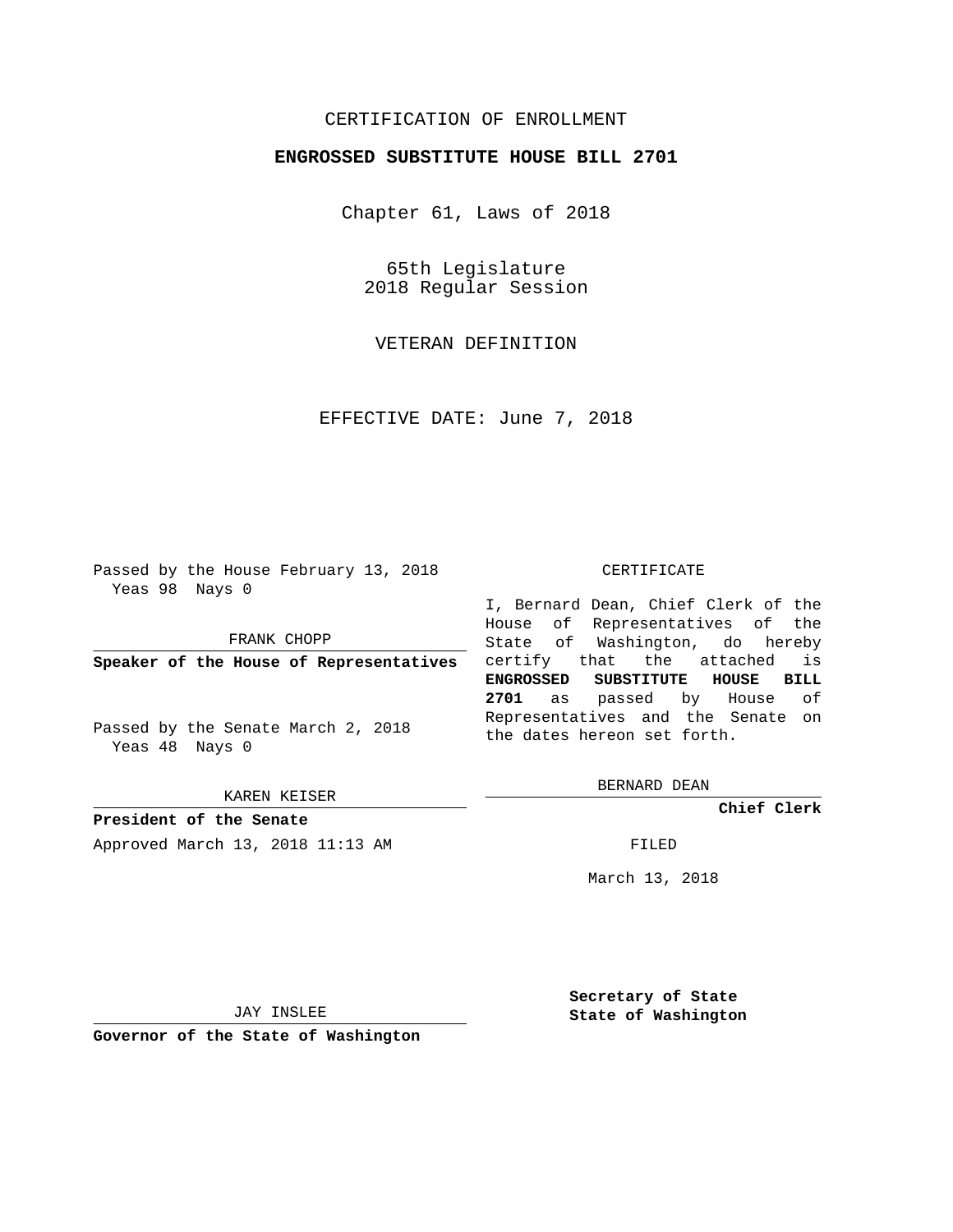## **ENGROSSED SUBSTITUTE HOUSE BILL 2701**

Passed Legislature - 2018 Regular Session

**State of Washington 65th Legislature 2018 Regular Session**

**By** House Community Development, Housing & Tribal Affairs (originally sponsored by Representatives Bergquist, Holy, Klippert, Stonier, Lytton, Maycumber, Muri, McDonald, and Ortiz-Self; by request of LEOFF Plan 2 Retirement Board)

READ FIRST TIME 01/30/18.

1 AN ACT Relating to the definition of veteran; and reenacting and 2 amending RCW 41.04.005.

3 BE IT ENACTED BY THE LEGISLATURE OF THE STATE OF WASHINGTON:

4 **Sec. 1.** RCW 41.04.005 and 2005 c 255 s 1 and 2005 c 247 s 1 are 5 each reenacted and amended to read as follows:

6 (1) As used in RCW 41.04.005, 41.16.220, 41.20.050, and 7 41.40.170((, and 28B.15.380)) "veteran" includes every person, who at 8 the time he or she seeks the benefits of RCW 41.04.005, 41.16.220, 9 41.20.050, <u>or</u> 41.40.170((<del>, or 28B.15.380</del>)) has received an honorable 10 discharge, is actively serving honorably, or received a discharge for 11 physical reasons with an honorable record and who meets at least one 12 of the following criteria:

13 (a) The person has served between World War I and World War II or 14 during any period of war, as defined in subsection (2) of this 15 section, as either:

16 (i) A member in any branch of the armed forces of the United 17 States;

18 (ii) A member of the women's air forces service pilots;

19 (iii) A U.S. documented merchant mariner with service aboard an 20 oceangoing vessel operated by the war shipping administration, the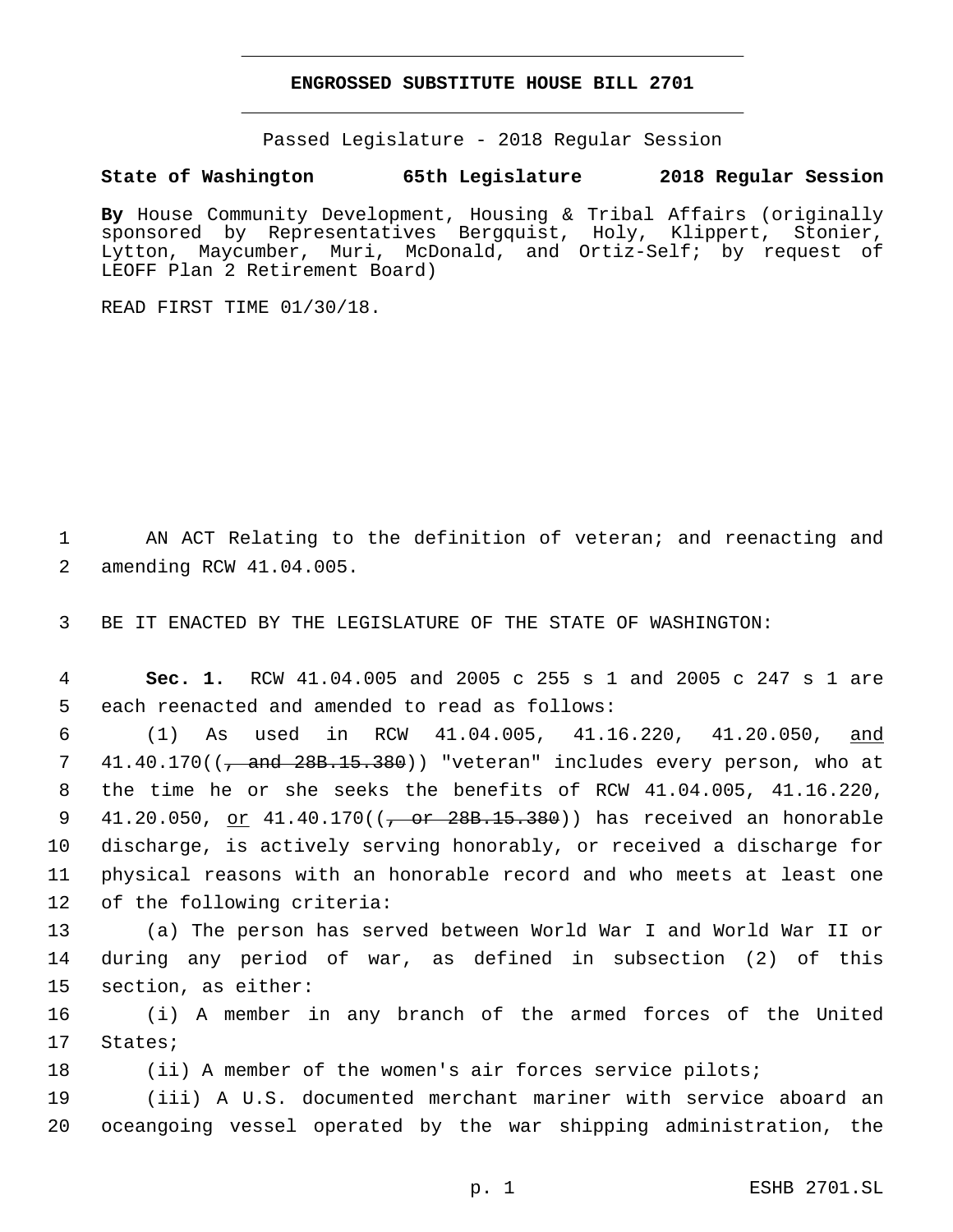office of defense transportation, or their agents, from December 7, 1941, through December 31, 1946; or2

 (iv) A civil service crewmember with service aboard a U.S. army transport service or U.S. naval transportation service vessel in oceangoing service from December 7, 1941, through December 31, 1946; 6 or

 (b) The person has received the armed forces expeditionary medal, or marine corps and navy expeditionary medal, for opposed action on 9 foreign soil, for service:

 (i) In any branch of the armed forces of the United States; or (ii) As a member of the women's air forces service pilots.

- 12 (2) A "period of war" includes:
- 13 (a) World War I;
- 14 (b) World War II;

15 (c) The Korean conflict;

16 (d) The Vietnam era, which means:

 (i) The period beginning on February 28, 1961, and ending on May 7, 1975, in the case of a veteran who served in the Republic of 19 Vietnam during that period;

 (ii) The period beginning August 5, 1964, and ending on May 7, 21 1975;

 (e) The Persian Gulf War, which was the period beginning August 23 2, 1990, and ending on ((the date prescribed by presidential proclamation or law)) February 28, 1991, or ending on November 30, 1995, if the participant was awarded a campaign badge or medal for 26 such period;

 (f) The period beginning on the date of any future declaration of war by the congress and ending on the date prescribed by presidential proclamation or concurrent resolution of the congress; and

 (g) The following armed conflicts, if the participant was awarded 31 the respective campaign badge or medal, or if the service was such that a campaign badge or medal would have been awarded, except that the member already received a campaign badge or medal for a prior 34 deployment during that same conflict: The crisis in Lebanon; the invasion of Grenada; Panama, Operation Just Cause; Somalia, Operation Restore Hope; Haiti, Operation Uphold Democracy; Bosnia, Operation Joint Endeavor; Operation Noble Eagle; southern or central Asia, Operation Enduring Freedom; ((and)) Persian Gulf, Operation Iraqi Freedom; Iraq and Syria, Operation Inherent Resolve; and Afghanistan, 40 Operation Freedom's Sentinel.